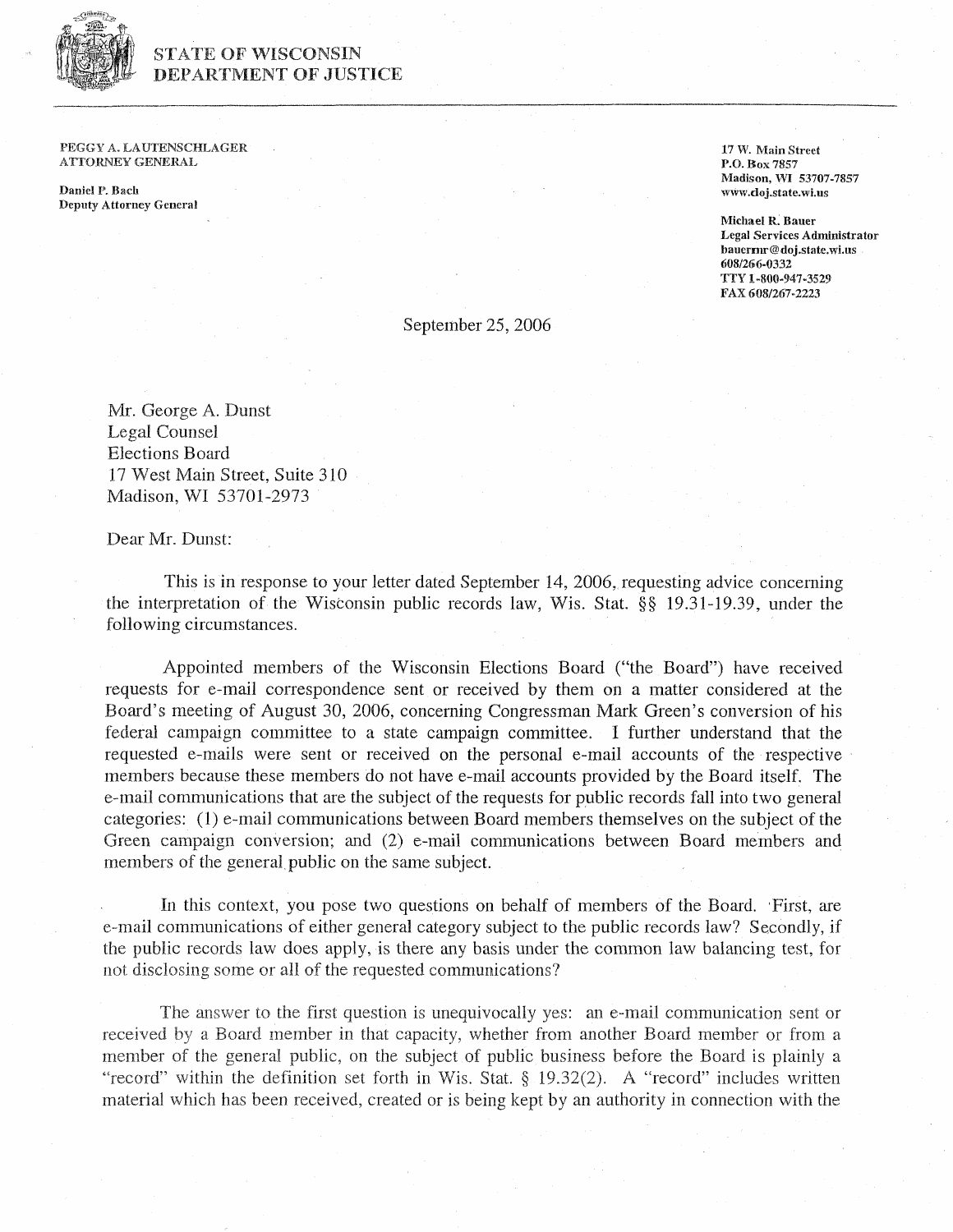Mr. George A. Dunst September 25, 2006 Page *2* 

official purpose or function of the agency, in this case, the Board. *See* **id.;** *State* ex *rel. Youmans* I?. *Owens,* 28 Wis. 2d 672, 679, 137 N.W.2d 470 (1965); 72 Op. Att'y Gen. 99, 101 (1983). The Board is an "authority" subject to the statute. Wis. Stat.  $\S$  19.32(1).

The fact that these electronic communications are transmitted and stored on private e-mail accounts of Board members is immaterial, because Wisconsin law has long recognized that the substance of the record, not its physical location or custody, determines whether the document is subject to the public records statute. *See Journal/Sentinel v. Shorewood School Bd*, 186 Wis. 2d 443, 452-53, 521 N.W.2d 165 (Ct. App. 1994); cf. International Union v. Gooding, 251 Wis. 362, 370-71, 29 W.W.2d 730 (1947). Accordingly, I rnust conclude that, in general, e-mail communications created or received by Board members in connection with the official business of the Board are "records" within the scope of the public records statute.

Your second question asks whether, if these communications are "records" under the statute, there is any basis under the common law balancing test to withhold some or all of the requested e-mails. The statute creates a presuinption in favor of access to public records. Wis. Stat. § 19.31. If neither a statute nor case law requires disclosure or creates a blanket exception from disclosure, the custodian must apply what is called the common law balancing test in order to determine whether the strong presumption favoring disclosure is overcome by public interests favoring confidentiality. See State ex rel. Journal Co. v. County Court, 43 Wis. 2d 297,305, 168 N.W.2d 836 (1969).

In applying the balancing test, the custodian must on a case-by-case basis identify any public interests that favor confidentiality of all or parts of particular records. The custodian then must determine whether any identified interests outweigh the strong presumption of disclosure. You have not suggested any interests of the public that would support nondisclosure of the requested e-mails and it would not be appropriate for me to speculate on what such interests might be. Certainly, unless the custodian can identify public interests that not only support nondisclosure, but also outweigh the presumption favoring disclosure, the records must be released.

I hope this information assists the Board in responding to the pending record requests "as soon as practicable and without delay." Wis. Stat. *5* 19.35(4)(a). Thank you for the opportunity to clarify the scope of the statute and its application to records that are not currently stored within the agency itself. I do suggest, however, that the Board consider the creation of e-mail accounts